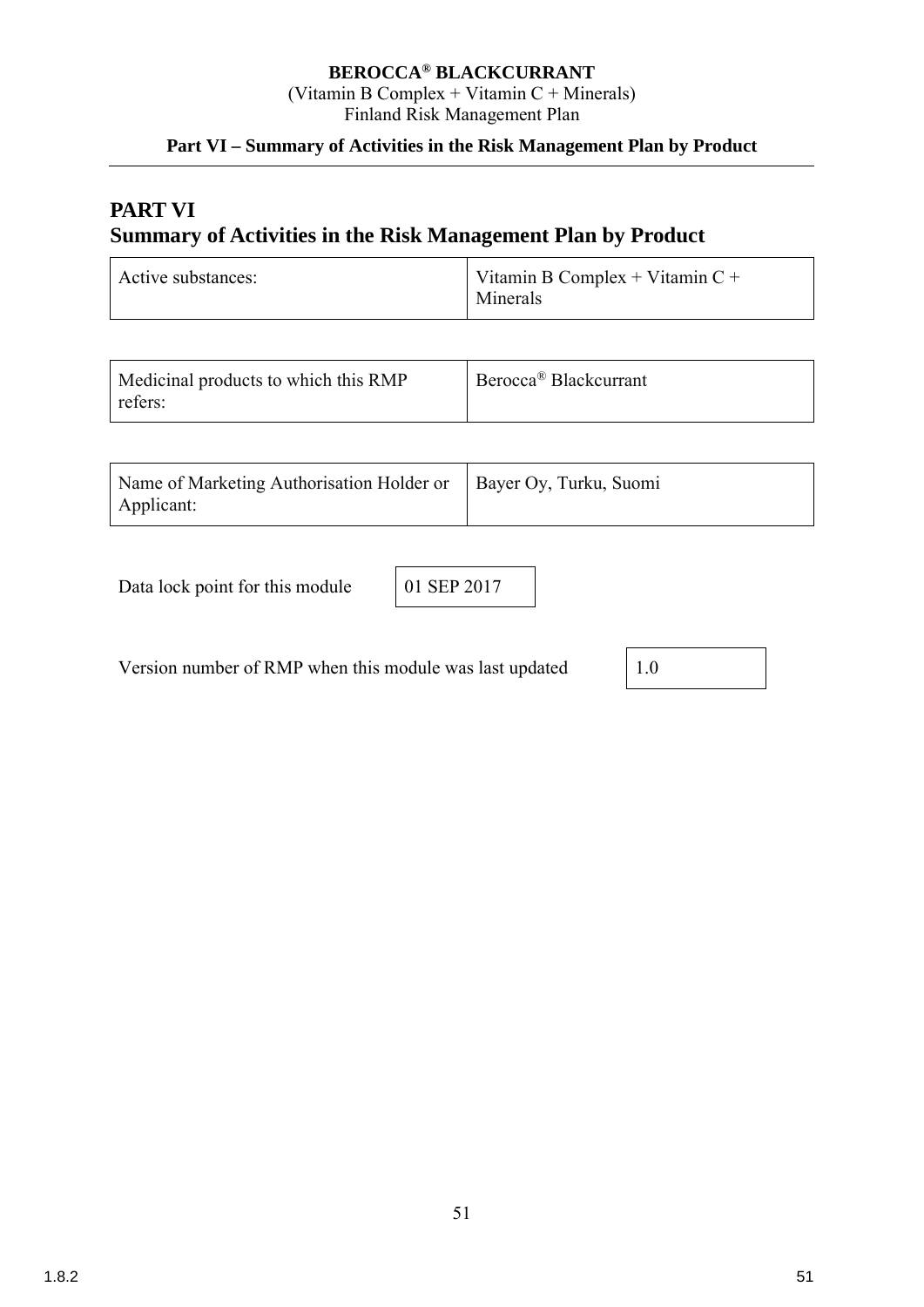## **VI.1. Summary of Risk Management Plan for Berocca® Blackcurrant (Vitamin B Complex + Vitamin C + Minerals)**

This is a summary of the risk management plan (RMP) for Berocca® Blackcurrant. None of the presented risks (all considered as *identified* risks) have been recognized as an important, havíng impact on the favorable risk-benefit profile of Berocca® Blackcurrant, warranting further evaluation as a part of the pharmacovigilance plan, additional risk minimization activities or specific clinical recommendation for actions in the labeling.

Considering that all active ingredients available in Berocca® Blackcurrant are essential micronutrients, and that Berocca® brand products have been marketed for decades, no gaps in knowledge which may affect its safety profile have been identified.

The Berocca® Blackcurrant Summary of product characteristics gives comprehensive information on how the product should be used.

## **VI.2. The Medicine and what it is used for**

Berocca<sup>®</sup> Blackcurrant contains vitamin B Complex + vitamin C + zinc, calcium and magnesium as the active ingredients and it is taken orally in the form of film-coated tablets, effervescent tablets, or chewable tablets.

Berocca<sup>®</sup> Blackcurrant is used for treatment or supplementation of:

- Deficiency and/or increased requirement of vitamin C and B vitamins.
- Deficiency and/or increased requirement of zinc.

## **VI.3. Risks Associated with the Medicine and Activities to Minimise or further Characterise the Risks**

None of the presented risks (all estimated as identified) have been considered as important and havíng impact on the favorable risk-benefit balance of Berocca® Blackcurrant, or warranting further evaluation as part of the pharmacovigilance plan or additional risk minimization measures.

The routine pharmacovigilance practices, such as:

- collection, monitoring, evaluation and expeditious reporting of individual cases
- monitoring and evaluation of signals
- preparation and submission of periodic safety reports,

as well as routine risk minimization measures (i.e effective labeling) are deemed sufficient.